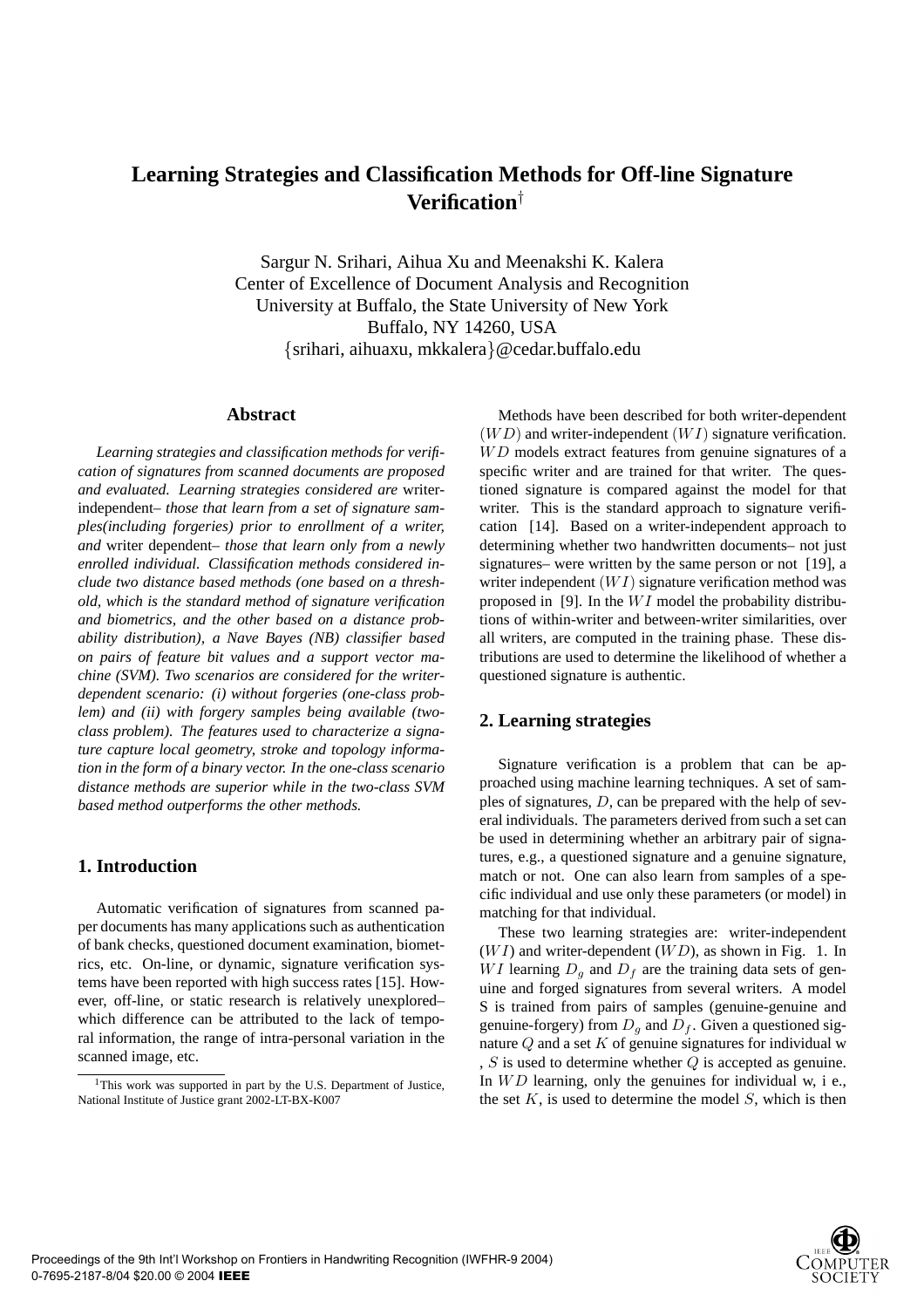

**Figure 1. Verification Models: (a) writer independent: a questioned** (Q) **is matched against a set of genuines** K **using a model** S **derived from genuines and forgeries of other writers, and (b) writer dependent: a model for an individual is determined using only** K**.**

used to determine whether  $Q$  is accepted as genuine.

# **3. Test-Bed**

A database of off-line signatures was prepared as a test bed. Each of 55 individuals contributed 24 signatures– thereby creating 1320 genuine signatures. Some were asked to forge three other writers' signatures, eight times per subject, thus creating 1320 forgeries. One example of each of 55 genuines are shown in Figure 2. Ten examples of genuines of one subject (subject no. 21) and ten forgeries of that subject are shown in Fig. 3

# **3.1. Image Preprocessing**

Each signature was scanned at 300 dpi gray-scale and binarized using a gray-scale histogram. Salt-and-pepper noise was removed by median filtering. Slant normalization was performed by extracting the axis of least inertia and rotating the curve until this axis coincides with the horizontal axis [7]. Given an  $M \times N$  image,  $G =$  $(u_k, v_k) = (x_{(i,j)}, y_{(i,j)} | x_{(i,j)} \neq 0, y_{(i,j)} \neq 0).$  Let S be the size of G, and let  $\overline{u} = \frac{1}{S} \sum_{i=1}^{S}$  $\sum_{k} u_k$  and  $\overline{v} = \frac{1}{S} \sum_{k}$  $\sum_k v_k$  be the coordinates of the center of mass of the signature. The orientation of the axis of least inertia is given by the orientation of the least eigenvector of the 2x2 matrix  $I = \begin{pmatrix} u^2 & \frac{\overline{uv}}{\overline{v}^2} \\ 0 & \frac{\overline{uv}}{\overline{v}^2} \end{pmatrix}$  $\overline{uv}$   $v^2$  $\setminus$ where  $\overline{u^2} = \frac{1}{S} \sum$  $\sum\limits_k (u_k - \overline{u})^2$  ,  $\overline{v^2}$  =  $\frac{1}{S}\sum\limits_k$  $\sum_{k} (v_k - \overline{v})^2$  and  $\overline{uv} = \frac{1}{S} \sum$  $\sum_{k} (u_k - \overline{u})(v_k - \overline{v})$  are the second order moments



**Figure 2. Genuine signature samples.**



**Figure 3. Samples for one writer: (a) genuines and (b) forgeries.**

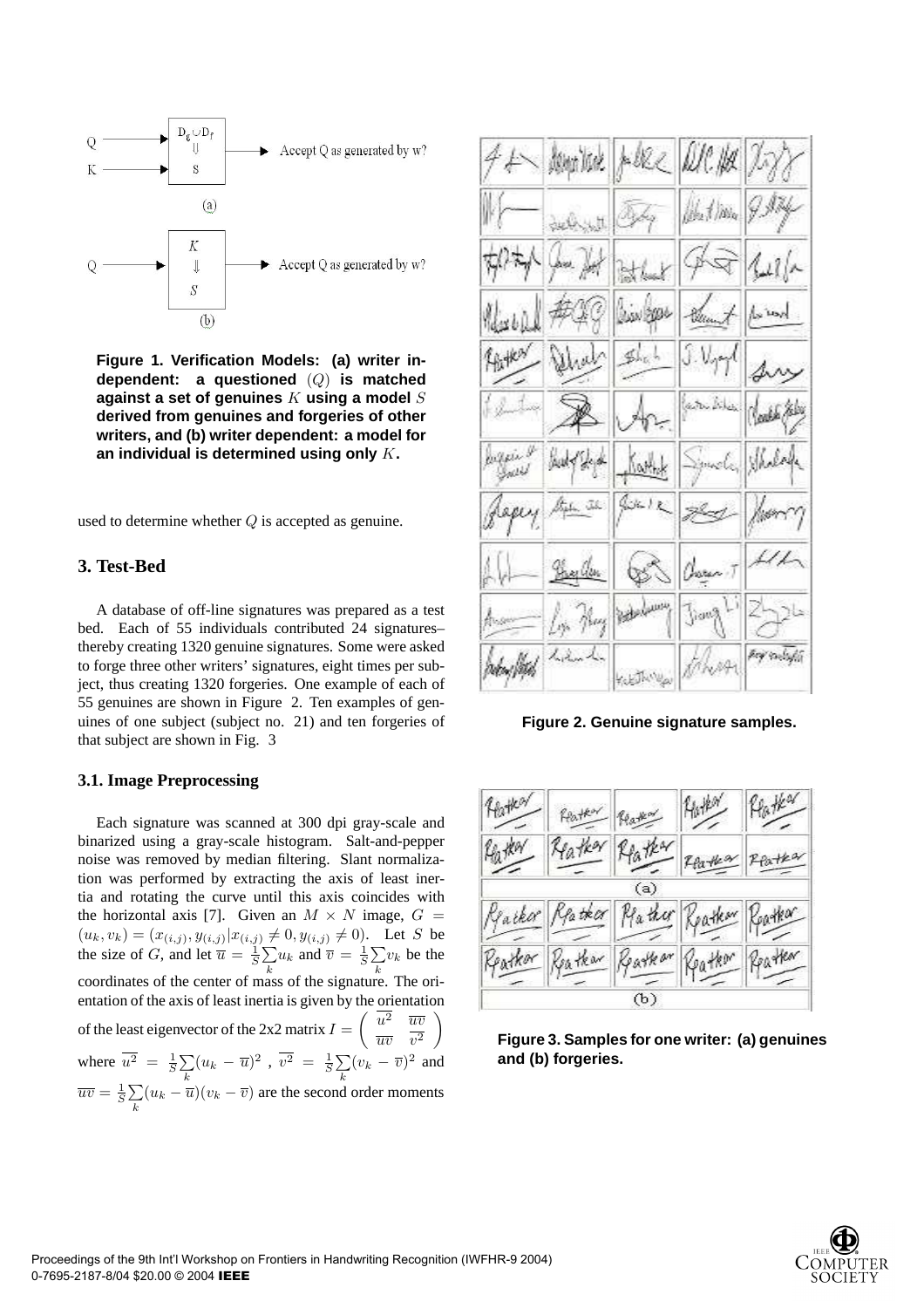

**Figure 4. Pre-processing: (a) original (b) final.**

of the signature [12]. The result of binarization and slant normalization of a gray-scale image is shown in Fig. 4.

#### **3.2. Feature Extraction**

Features for static signature verification can be one of three types [5, 10]: (i) *global*: extracted from every pixel that lie within a rectangle circumscribing the signature, including image gradient analysis [16] , series expansions [11], etc., (ii) *statistical*: derived from the distribution of pixels of a signature, e.g., statistics of high gray-level pixels to identify pseudo-dynamic characteristics [1], (iii) *geometrical and topological*: e.g., local correspondence of stroke segments to trace signatures [6], feature tracks and stroke positions [5], etc. A combination of all three types of features were used in a writer independent  $(W I)$  signature verification system [9]– which were previously used in character recognition [20], word recognition [21] and writer identification [19]. These features, known as gradient, structural and concavity (or GSC) features were used here.

The average size of all reference signature images was chosen as the reference size to which all signatures were resized. The image is divided into a 4x8 grid from which a 1024-bit GSC feature vector is determined (Fig. 5). Gradient (G) features measure the magnitude of change in a 3 x 3 neighborhood of each pixel. For each grid cell, by counting statistics of 12 gradients, there are  $4 \times 8 \times 12 = 384$  gradient features. Structural (S) features capture certain patterns, i.e., mini-strokes, embedded in the gradient map. A set of 12 rules is applied to each pixel– to capture lines, diagonal rising and corners– yielding 384 structural features. Concavity (C) features, which capture global and topological features, e.g., bays and holes, are  $4x8x8 = 256$  in number.

#### **3.3. Distance Measure**

A method of measuring the similarity or distance between two signatures in feature space is essential for classification. The correlation distance performed best for GSC



**Figure 5. Features: (a) variable grid, and (b) feature vector.**

binary features [22]which is defined for two binary vectors X and Y, as follows:

 $d(X,Y) = \frac{1}{2} - \frac{s_{11}s_{00} - s_{10}s_{01}}{2((s_{10} + s_{11})(s_{01} + s_{00})(s_{11} + s_{01})(s_{00} + s_{10}))^{1/2}}$ 

where  $s_{ij}$  represent the number of corresponding bits of X and Y that have values i and j. Both the  $WI - DS$  and  $WD - DT$  methods described below use  $d(X, Y)$  as the distance measure.

# **4. Writer-independent Verification**

The objective is to determine whether pair  $(K, Q)$  belongs to the same individual, where  $Q$  is a questioned signature and  $K$  is a set of known signatures for that individual. Two  $WI$  classification methods, distance statistics [19]and naive Bayes, are presented below.

# **4.1. Distance Statistics (DS) Method**

The verification approach of [19]is based on two distributions of distances  $d(X, Y)$ : genuine-genuine and genuine-forgery pairs. The distributions are denoted as  $P_q$  and  $P_f$  respectively. The means and variances of of  $d(X, Y)$  where X and Y are both genuine and X is genuine and  $Y$  is a forgery are shown in Figure  $6-$  where the the number of writers varies from 10 to 55. Here 16 genuines are 16 forgeries were randomly chosen from each subject. For each n, there are two values corresponding to the mean and variance of  $n \times C_2^{16}$  pairs of same writer (or genuinegenuine pair) distances and  $n \times 16^2$  pairs of different writer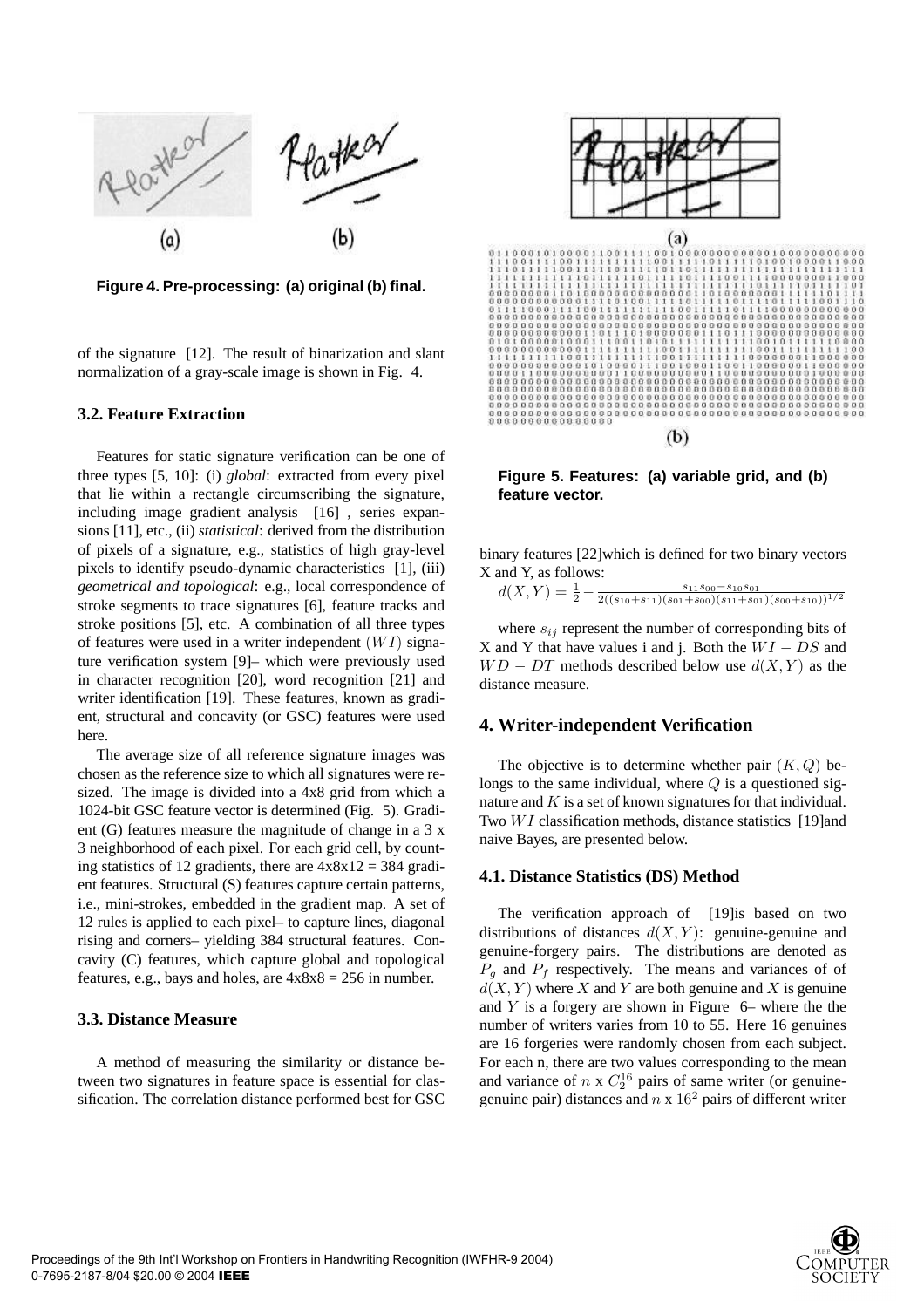

**Figure 6. Statistics of genuine-genuine and genuine-forgery distances.**

(or genuine-forgery pair) distances. The values are close to constant with  $\mu_g = 0.24$  and  $\mu_f = 0.28$  with corresponding variances  $\sigma_g = 0.055$  and  $\sigma_f = 0.05$ . Given a questioned signature  $Q$  and a single known signature  $K$  the probabilities of  $d(K, Q)$  are:  $P(genuine|Q) = P<sub>g</sub>(d(K, Q))$ and  $P(forged|Q) = P_f(d(K,Q))$ . Q is accepted as genuine if the genuine probability exceeds the forgery probability. Normal distributions are assumed for genuine-genuine distances and genuine-forgery distances.

*Generalization to n genuines*: When there are n genuine signatures available, i.e.,  $|K| > 1$ , given a questioned signature Q,  $P(genuine|Q) = \prod_{i=1}^{n} P_g(d(K_i, Q))$ 

$$
P(forged|Q) = \prod_{j=1}^{n} P_f(d(K_j, Q))
$$

#### **4.2. Naïve Bayes (NB) Method**

Rather than determining the distributions of distances between two feature vectors, each pair of corresponding bits in the questioned and known feature vectors can be treated as random variables. The pairs corresponding to different positions in the feature vector are considered to be independent and identically distributed-which is the naive Bayes  $(NB)$  assumption. Let feature vectors  $X =$  ${x_1, x_2, ..., x_n}$  and  $Y = {y_1, y_2, ..., y_n}$ . The probabilities of  $i^{th}$  same-value bits in a genuine-genuine pair and a genuine-forgery pair are computed using:

$$
P_{s,x_i=y_i} = \frac{|(X,Y)|x_i=y_i, X, Y \in D_g|}{|(X,Y)|X, Y \in D_g|}
$$

| Table 1. Writer-independent methods with 1 |  |  |
|--------------------------------------------|--|--|
| and 16 training samples                    |  |  |

| Methods(n)            | $\text{FRR}(\% )$ | $FAR(\%)$ | $AER(\%)$ |
|-----------------------|-------------------|-----------|-----------|
| Distance $Stats(1)$   | 27.6              | 27.8      | 27.7      |
| Naive Bayes(1)        | 27.2              | 26.0      | 26.6      |
| Distance Stats $(16)$ | 21.3              | 22.1      | 21.7      |
| Naive Bayes(16)       | 22.9              | 24.1      | 23.5      |

$$
P_{s,x_i \neq y_i} = \frac{|(X,Y)|x_i \neq y_i, X, Y \in D_g|}{|(X,Y)|X, Y \in D_g|}
$$
  
\n
$$
P_{d,x_i = y_i} = \frac{|(X,Y)|x_i = y_i, X \in D_g, Y \in D_f|}{|(X,Y)|X \in D_g, Y \in D_f|}
$$
  
\n
$$
P_{d,x_i \neq y_i} = \frac{|(X,Y)|x_i \neq y_i, X \in D_g, Y \in D_f|}{|(X,Y)|X \in D_g, Y \in D_f|}
$$

where ,  $D_q$  and  $D_f$  are the training sets of genuine and forged signatures. Knowing the probabilities of the values of the bit pair for each feature, given  $(K, Q)$ , the overall genuine-genuine and genuine-forgery probabilities are calculated as the product of the probabilities for all feature pairs, i.e.,

$$
P(genuine|Q) = P_s(K,Q) = \prod_{i=1}^{1024} P_{s,k_i=q_i}^{k_i \otimes q_i} P_{s,k_i \neq q_i}^{k_i \otimes q_i}
$$

$$
P(forged|Q) = P_d(K,Q) = \prod_{i=1}^{1024} P_{d,k_i=q_i}^{k_i \otimes q_i} P_{d,k_i \neq q_i}^{k_i \oplus q_i}
$$

They are compared to determine whether they are from the same writer or not. Generalization to n genuines is as follows:  $P(genuine|Q) = \prod_{n=1}^{n}$  $\prod_{j=1} P_s(K_j,Q)$  $P(forged|Q) = \prod_{n=1}^{n}$  $\prod_{j=1} P_d(K_j, Q)$ 

# **4.3. Performance**

The two writer independent methods were evaluated using the test bed. False reject rate (FRR), false accept rate (FAR) and average error rate (AER = (FRR + FAR)  $\ell$  2) were determined. To calculate probabilities 16 genuines and 16 forgeries from each subject were randomly chosen as the training set and the rest are used as test set. FRR, FAR and AER of two methods are shown in Table 1. The probabilities in WI-DS and feature probabilities in WI-NB, the product of 16 distance probabilities in WI-DS or the product of feature p. The WI-DS and WI-NB were evaluated with 16 genuines in training compared to one in Section 4.1. Instead of original distance probabilities in WI-DS and feature probabilities in WI-NB, the product of 16 distance

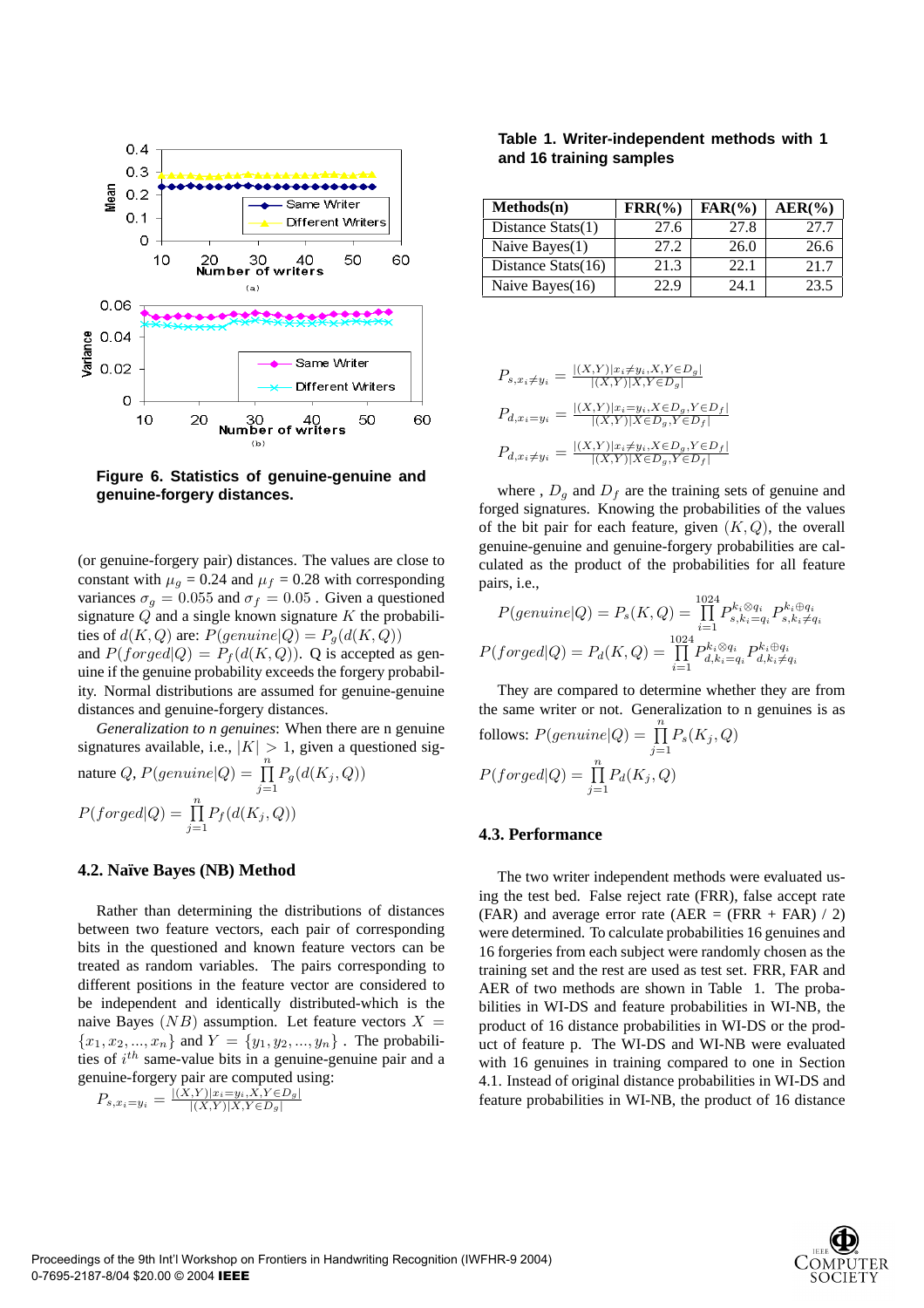

**Figure 7. Average Error Rate of Writer Independent Distance Statistics method.**

probabilities in WI-DS or the product of feature probabilities in WI-NB were used.

With both methods performance increases with more training genuines. For training,  $n$  genuines were randomly chosen. The test set consisted of 8 genuines from the rest and 24 forgeries. WI-DS has the best performance– Fig. 7 shows performance improvement of WI-DS with n.

# **5. Writer-dependent Verification**

Assuming that there exist sufficient training genuines, a machine of  $S$  is learned only from the training data for a specific individual. Four classification methods were considered: distance threshold (which is the standard method used of biometrics), distance statistics, naive Bayes and SVM. Two sub-formulations are considered: one-class where forgeries for the individual are unavailable, and twoclass where genuines and forgeries are available.

### **5.1. Training with Genuines only**

*Distance Threshold (DT)*: The DT method is the common signature verification model. The first step is to enroll genuines K as reference signatures. The distance  $d(X, Y)$ is computed for each pair  $(X, Y)$  in K to determine the threshold thres =  $max{d(X,Y)|X,Y \in K}$ . Given a questioned signature Q, the average of  $\{d(Q, Y)|Y \in K\}$ , denoted as *dist*, is computed. If  $dist < thres$ , then  $Q$  is accepted as a genuine; and rejected otherwise.

*Distance Statistics (DS)*: Here the genuine-genuine distance distribution is obtained only from  $K$ , i.e., the mean and variance of  $P_q$  are determined from  $\{d(X,Y)|X,Y\in$  $K$ . The genuine-forgery distance distribution  $P_f$  is from  $D_q$  and  $D_f$  as in  $WI - DS$ .

# **Table 2. One -class writer-dependent methods (trained with genuines only).**

| $Methods(n)$               | $\text{FRR}(\% )$ | $FAR(\% )$ | $AER(\%)$ |
|----------------------------|-------------------|------------|-----------|
| Distance Threshold         | 22.5              | 19.5       | 21.5      |
| <b>Distance Statistics</b> | 23.0              | 21.7       | 22.4      |
| Naive Bayes                | 25.9              | 24.1       | 25.0      |
| One-Class SVM              | 47 6              | 44 4       | 46 ()     |

*Naive Bayes (NB)*: Let  $X = \{x_1, x_2, ..., x_n\}$  where  $X \in K$ . Two distributions are computed from K: Given a test signature  $Q = \{q_1, q_2, ..., q_n\}$ , the likelihood,  $P(genuine|Q) = \prod_{i=1}^{n} P_{s,x_i=q_i}$ . A common optimal threshold *thres* for the likelihoods is trained for all writers. Q is accepted as a genuine if  $P(genuine|Q) \geq thres$ .

*Support Vector Machine (SVM)*: While SVM classification is popular in applications [8, 13] , its use in signature verification is unknown. SVMs match the requirements of signature verification: high dimensionality and sparse instance spaces. The GSC feature space is high-dimensional (1024) and very sparse. One-class SVMs [18] attempt to distinguish genuines from the rest given only genuine data– by drawing the class boundary of the genuine data set in feature space.

Experimental results for four methods, with a training set size of 16, are shown in Table 2. Here the distance threshold performs best with SVM being very poor.

#### **5.2. Training with Genuines and Forgeries**

Forgeries were included in training in the following experiments. In  $WD - DT$ , since the threshold is determined only by genuines, it is unchanged. However in  $WD - DS$ , instead of gathering genuine-forgery distance distribution from all writers, such distribution is generated directly from the genuine-forgery pairs for the individual. Similarly in  $WD - NB$ , 0 and 1 distributions of each feature in forgeries are generated from the feature vectors in the forgery set.

In an SVM, hyperplanes are determined by support vectors instead of training samples. Due to unbalanced training datasets, instead of finding equal size maximal margin on both sizes of optimal hyperplanes, margins are dynamically adjusted according to sample sizes. With more positive samples than negative samples, different penalty parameters are used to balance weights. Given training vectors  $x_i \in R^n, i = 1, ..., l$ , in two classes, and a vector  $y \in R^l$ such that  $y_i \in \{1, -1\}$ , the formation in [2] solves the clas-